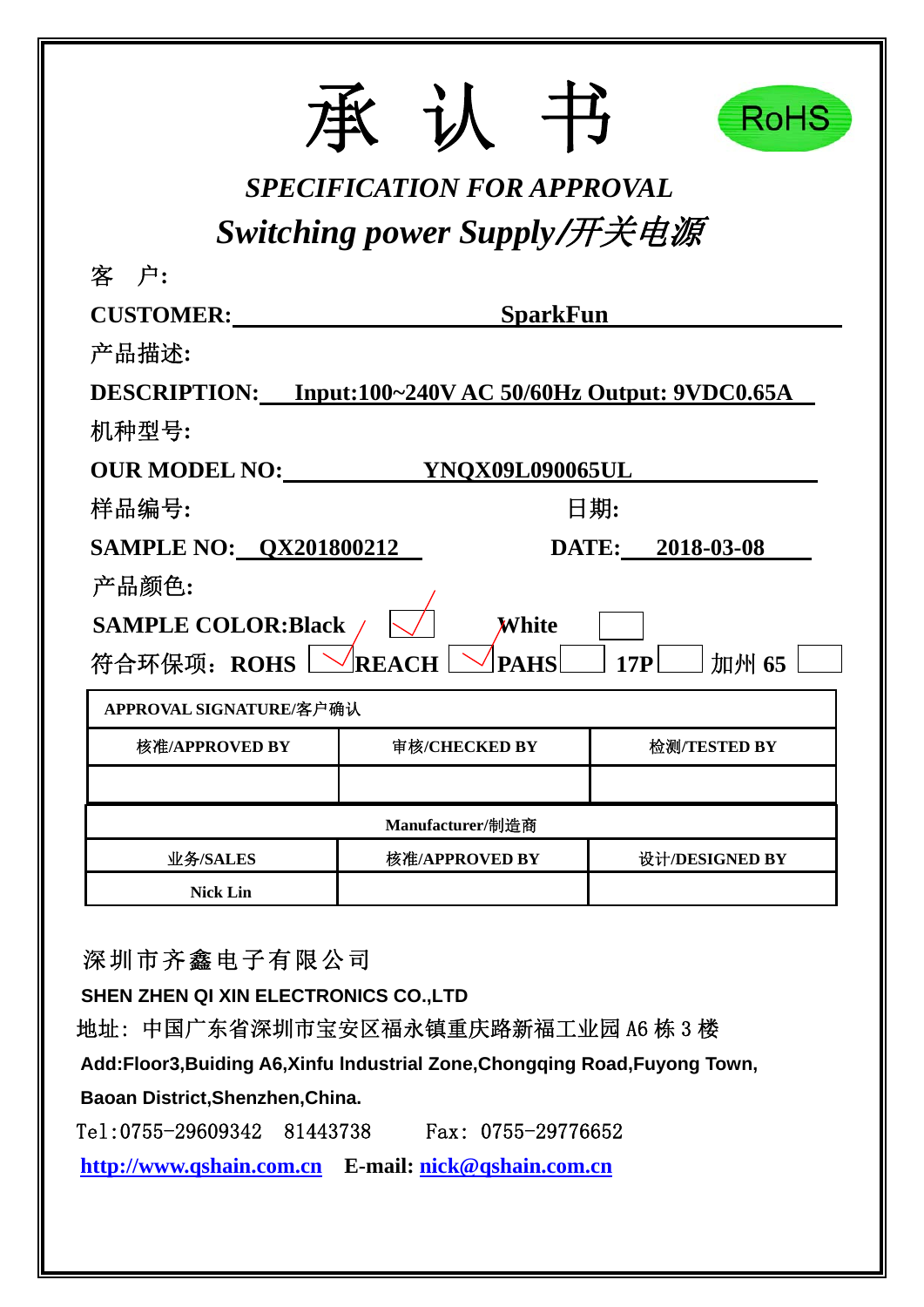# 深 圳 市 齐 鑫 电 子 有 限 公 司 SHEN ZHEN QI XIN ELECTRONICS CO.,LTD

型号**/Our model: YNQX09L090065UL** 

客户**/Customer:SparkFun** 

日期**/Date:2018-03-08** 

样品编号**/SAMPLE No: QX201800212** 

|         | 版本目录/Rev. List |                 |           |  |  |  |  |
|---------|----------------|-----------------|-----------|--|--|--|--|
| 版本/Rev. | 日期/Date        | 描述/ Description | 制订/Design |  |  |  |  |
| A0      | 2018-03-08     | 新版本/New Rev.    | CM        |  |  |  |  |
|         |                |                 |           |  |  |  |  |
|         |                |                 |           |  |  |  |  |
|         |                |                 |           |  |  |  |  |
|         |                |                 |           |  |  |  |  |

## **Table of contents**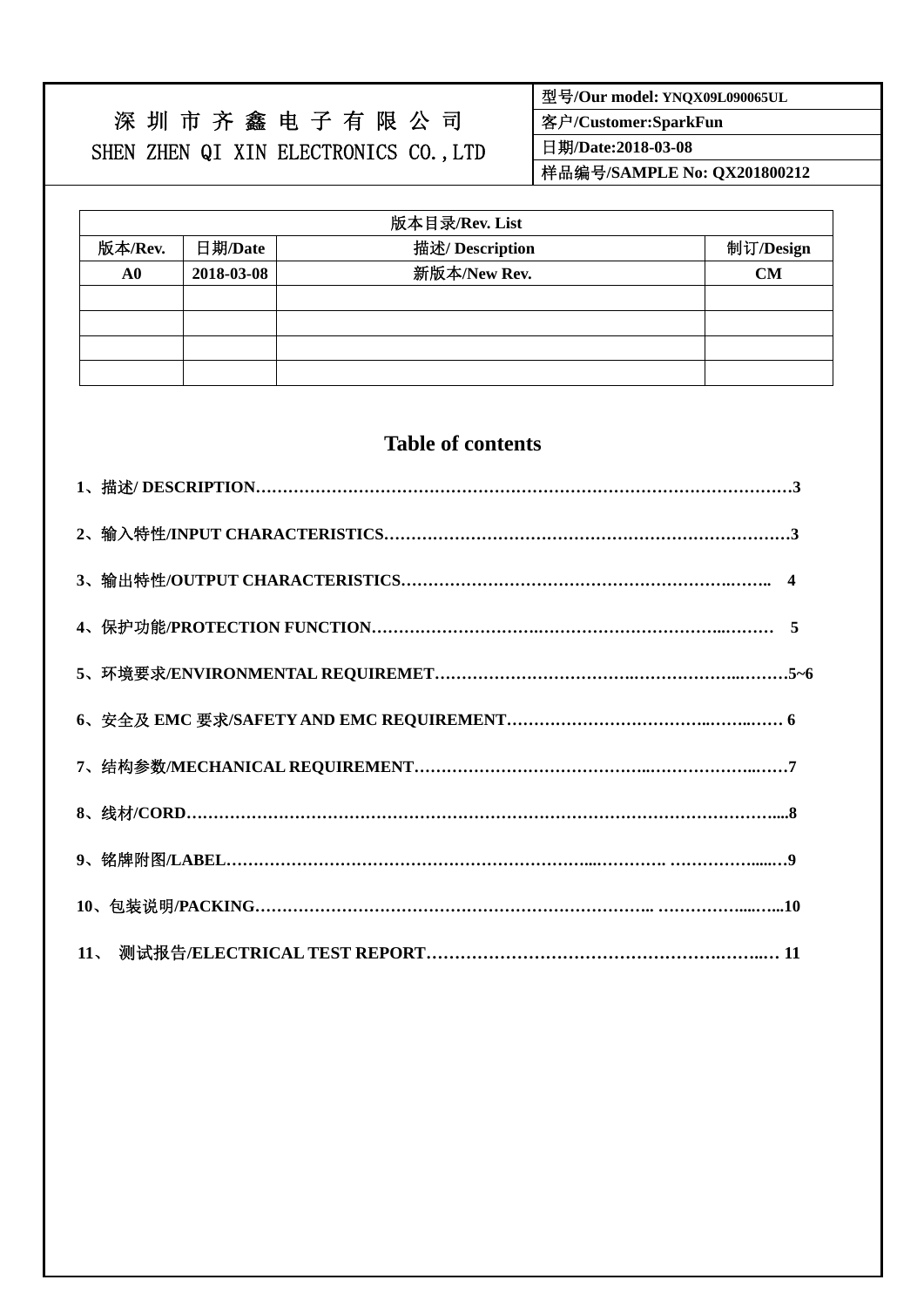|                                       | 深圳市齐鑫电子有限公司 |  |  |  |  |
|---------------------------------------|-------------|--|--|--|--|
| SHEN ZHEN QI XIN ELECTRONICS CO., LTD |             |  |  |  |  |

| 型号/Our model: YNQX09L090065UL |
|-------------------------------|
| 客户/Customer: SparkFun         |
| 日期/Date:2018-03-08            |
| 样品编号/SAMPLE No: QX201800212   |

## **1**、描述**/ DESCRIPTION:**

#### 本规格书适应于 **YNQX09L090065UL** 型号的开关电源**.**

**The purpose of the document is to specify the functional requirements of a 5.85W switching power supply.** 

#### **2**、输入特性**/INPUT CHARACTERISTICS:**

 **2.1** 输入电压**/Input Voltage:** 

额定电压**/Rated Voltage:100~240Vac** 

调整范围**/Variation Range:90-264Vac** 

 **2.2** 输入频率**/Input Frequency:** 

额定频率**/ Rated Frequency: 50/60Hz.** 

调整频率**/Variation Frequency:47-63Hz** 

 **2.3** 输入电流**/Input Current:** 

当输入交流电压为额定值的下限电压负载满载时**,**最大输入交流电流 **0.3A.** 

**0.3Amps max At any input voltage and rated, DC output rated load.** 

 **2.4** 浪涌电流**/Inrush Current:** 

当输出为额定负载**,**环境温度为 **25**℃**,**输入 **240Vac** 冷态起机时将不会损坏**.** 

**No damage shall be occurred and the input fuse shall not be blown up**,**Cold start at 240Vac input, with rated** 

**load and 25℃ ambient.** 

 **2.5AC** 漏电流**/Ac Leakage Current:** 

当输入电压 **240Vac** 时**,**最大漏电流为 **0.25mA.** 

**0.25mA Max.At240Vac input.**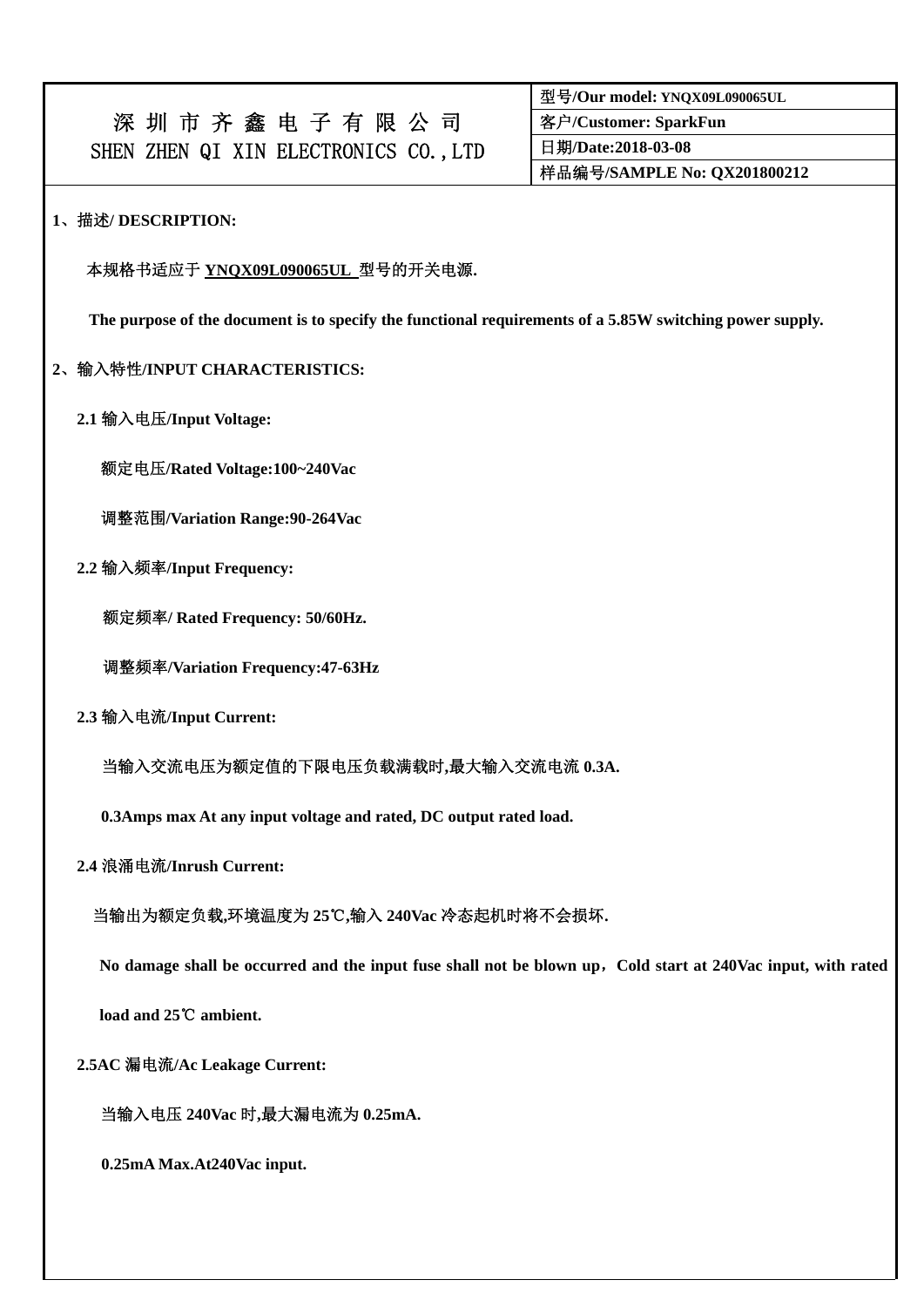|                                       |  | 深圳市齐鑫电子有限公司 |  |  |  |  |
|---------------------------------------|--|-------------|--|--|--|--|
| SHEN ZHEN QI XIN ELECTRONICS CO., LTD |  |             |  |  |  |  |

| 型号/Our model: YNQX09L090065UL |
|-------------------------------|
| 客户/Customer: SparkFun         |
| 日期/Date:2018-03-08            |
| 样品编号/SAMPLE No: QX201800212   |

#### **3**、输出特性**/OUTPUT CHARACTERISTICS:**

**3.1** 输出功率**/Power output**(**AC:100~240V**)

| 电压      | 最小负载      | 额定负载        | 峰值功率 | 输出功率         |
|---------|-----------|-------------|------|--------------|
| Voltage | Min. Load | Rated. Load | Peak | Output power |
| 9VDC    | 0.01A     | 0.65A       |      | 5.85W        |

#### **3.2** 负载特性**,**调整率**/Combined Load/Line Regulation**(**AC:100~240V**)

| 电压      | 最小负载      | 额定负载        | 线性调整                   | 负载调整                   |
|---------|-----------|-------------|------------------------|------------------------|
| Voltage | Min. Load | Rated. Load | <b>Line Regulation</b> | <b>Load Regulation</b> |
| 9VDC    | 0.01A     | 0.65A       | $\pm 2\%$              | $+5%$                  |

#### **3.3** 纹波和噪音 **Ripple and Noise:**

测试条件**:**在输入 **115/230Vac 25**℃和输出最小及最大负载时,使用示波器带宽为 **20MHz** 连接到适配器的输出端, 同时输出端并联一个 **47uF** 的电解电容和一个 **0.1uF** 的瓷片电容**.** 

 **At 115/230Vac 25**℃ **input and output Min and Max.Load,the ripple and noise are as follows when measure with Max.Bandwidth of 20MHz and Parallel 47uF/0.1uF,crossed connected at testing point.** 

#### 电压<br>**电压** 最大纹波/最大噪音

**Voltage Ripple and Noise(Max.)**

**+9VDC 200mV p-p** 

**3.4** 启动延迟时间**/Turn on delay time:** 

当输入 **115Vac** 和输出最大负载时**,**最大启动时间为 **3S.** 

 **3Second Max.at 115Vac input and output Max.load.** 

**3.5** 上升时间**/Rise time:** 

当输入 **115Vac** 和输出最大负载时最大时间为 **40 mS.** 

 **40 mS Max.at 115Vac input and output Max load.** 

**3.6** 保持时间**/Hold up time:** 

当输入 **115Vac** 和输出最大负载时**,**最小保持时间为 **5 mS .** 

 **5 mS Min.at 115Vac input and output Max.Load.** 

**3.7** 过冲**/Overshoot:** 

在电源开启或关闭的时候**,**最大 **15%.** 

**15% Max.When power supply at turn on or turn off.** 

**3.8** 效率**/Efficiency:** 

当 **115/230Vac** 输入电压时,**1/4**,**1/2, 3/4** 和满载计算平均效率,最小 **78.72%.** 

 **78.72% Min,At 115/230Vac input voltage,1/4, 1/2, 3/4 and full load calculation average efficiency.** 适配器满足能效 **VI.** 

 **Adapter meet efficiency level VI.**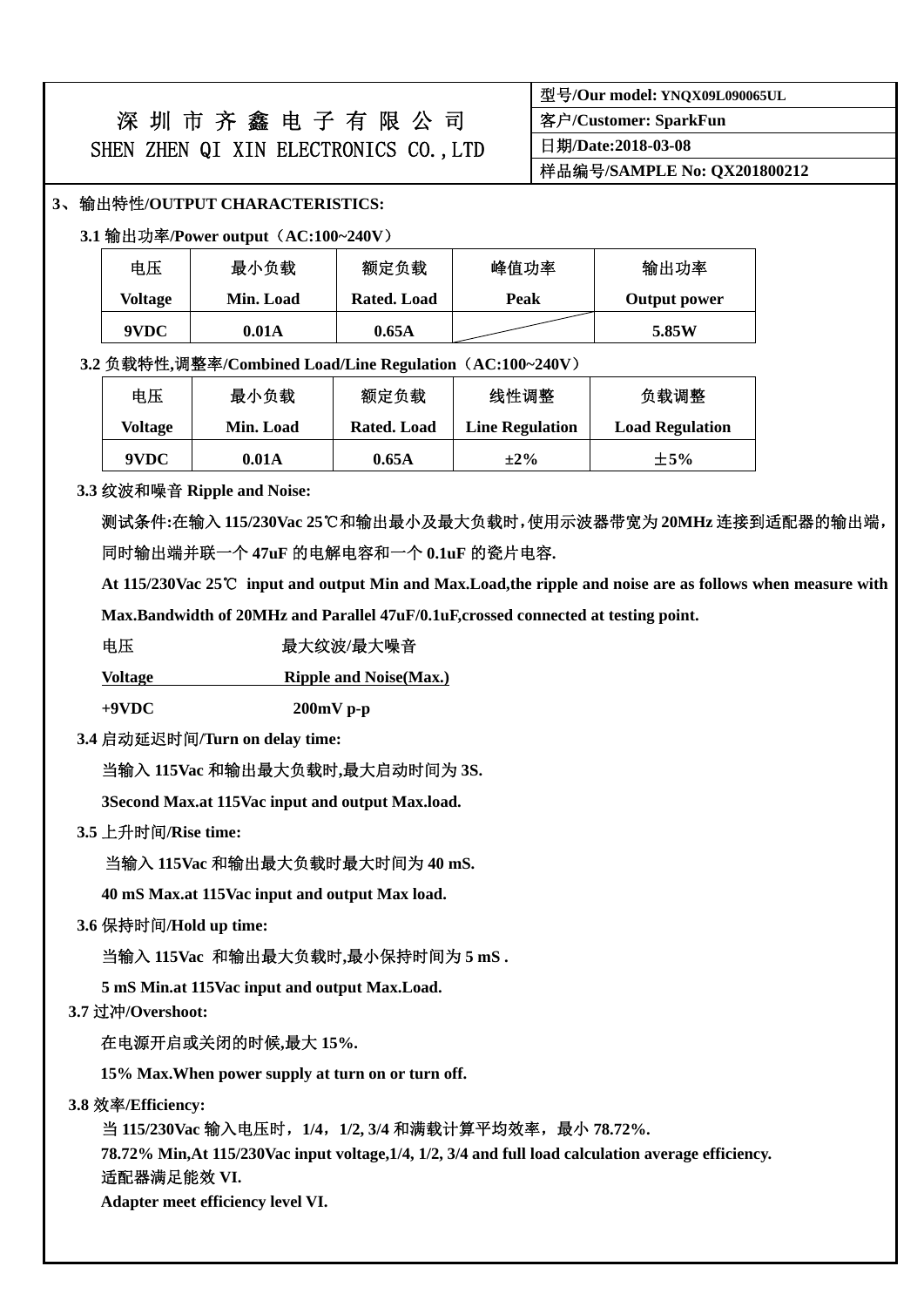## 深 圳 市 齐 鑫 电 子 有 限 公 司 SHEN ZHEN QI XIN ELECTRONICS CO., LTD

型号**/Our model: YNQX09L090065UL** 

客户**/Customer: SparkFun** 

日期**/Date:2018-03-08** 

样品编号**/SAMPLE No: QX201800212** 

**3.9** 待机功耗**/Standby Power:** 

当输入 **115Vac 60Hz** 时 **0.1W** 最大 **.** 

**0.1W Max. at 115Vac 60Hz Io=0 input.** 

### **4**、保护功能**/PROTECTION FUNCTION:**

**4.1** 短路电路保护**/Short circuit protection:** 

## 该电源供给器在短路解除时能正常工作恢复**.**

**The power supply will be auto recovered when short circuit faults remove.** 

**4.2** 过流保护**/Over current Protection:** 

## 过流故障排除后**,**电源将自动恢复正常工作**.**

**The power supply will be auto recovered when over current faults remove.** 

## **5**、环境要求**/ENVIRONMENTAL REQUIREMET:**

**5.1** 工作温度**/Operating Temperature:** 

**0**℃**-40 ,** ℃ 满载**,**正常工作**.** 

0°C to 40°C, Full load, Normal operation.

**5.2** 储藏温度**/Storage Temperature:-20 to** ℃ **60**℃

带外壳**/With package** 

**5.3** 工作湿度**/Relative Humidity:** 

**5%(0 )~90%(40 )** ℃ ℃ **,72** 小时**,**满载**,**正常工作**.** 

5%(0°C)~90%(40°C)RH,72Hrs,Full load, Normal operating.

**5.4** 振动**/Vibration:** 

## **1.** 测试标准**:**国际电工电子委员会

**Operating: IEC 721-3-3 3M3** 

**5~9Hz,A=1.5mm** 

加速度**(9~200Hz,Acceleration 5m/S2)** 

**2.** 运输**/Transportation:** 

**IEC 721-3-2 2M2** 

**5-9Hz,A=3.5mm** 

**9~200Hz,**加速度 **Acceleration=5m/S2** 

**200~500Hz,**加速度 **Acceleration=15m/S2** 

**3.** 轴向振动**/Axes,10 cycles per axis.** 

在测试过程中不能出现永久性的损坏**.** 

**No permanent damage may occur during testing.** 

## 在电源开启和关闭后**,**样机能够恢复到最初条件**.**

**The SAMPLE has to restore to its original situation after power off/on.**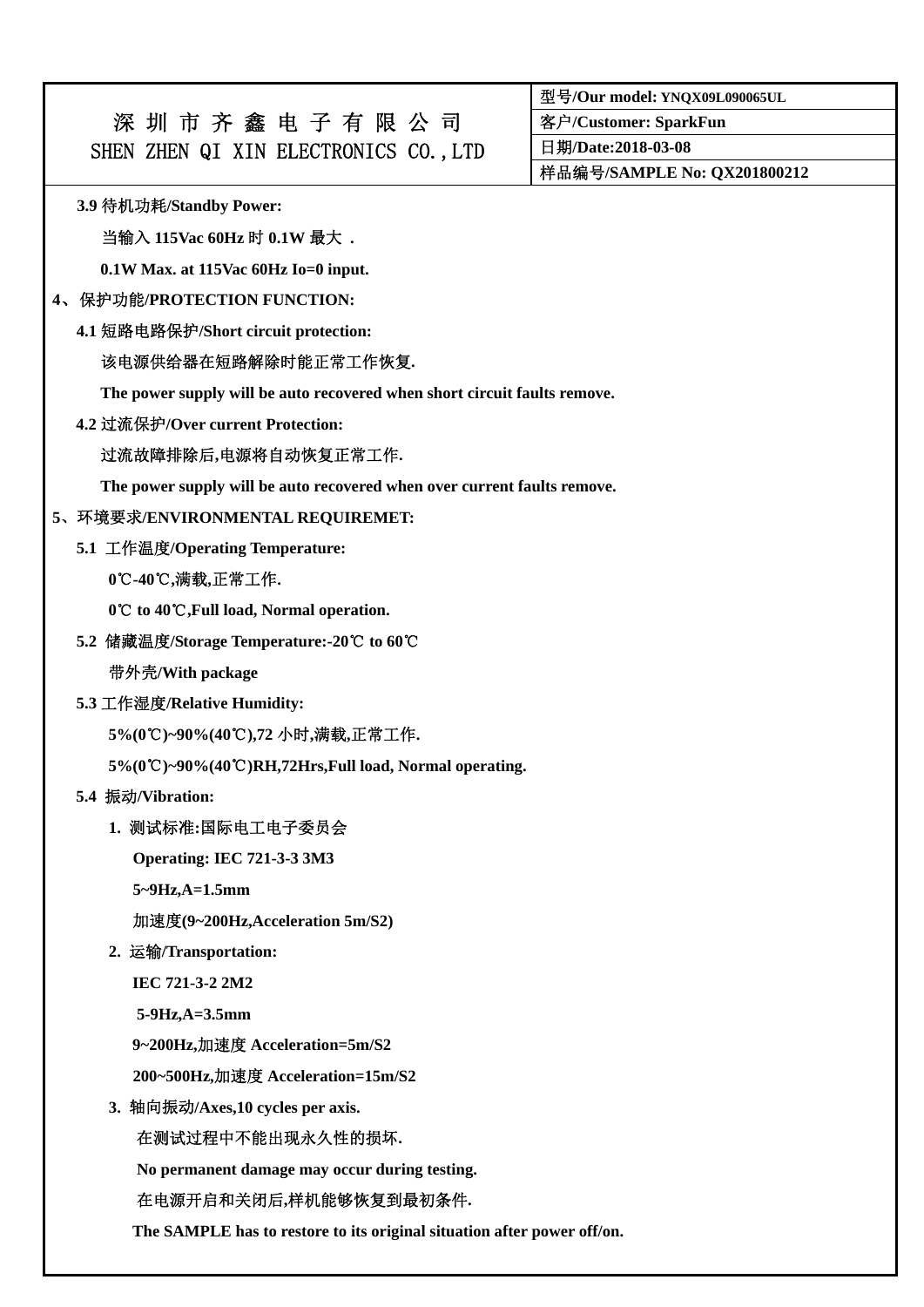| 深圳市齐鑫电子有限公司                           |  |  |  |  |
|---------------------------------------|--|--|--|--|
| SHEN ZHEN QI XIN ELECTRONICS CO., LTD |  |  |  |  |

型号**/Our model: YNQX09L090065UL** 

客户**/Customer: SparkFun** 

日期**/Date:2018-03-08** 

样品编号**/SAMPLE No: QX201800212** 

#### **5.5** 跌落试验**/Dropping Packed:**

跌落高度为 **1000mm;** 

**Drop the height is 1000mm.** 

#### 测试台面是厚 **13mm** 的夹木板,离地面高 **19-20mm**

**The horizontal surface Consists of hardwood at least 13mm thick,mounted on two layers of plywood** 

**each 19mm to 20mm thick,all supported on a concrete or equivalent non-resilient floor.** 

#### **6**、安全及 **EMC** 要求**/SAFETY AND EMC REQUIREMENT:**

**6.1** 安全**:** 符合标准 **UL60950** 

 **Safety:accord standard with UL60950** 

**6.2** 高压**/DIELECTRIC STRENGTH Hi-Pot:** 

初级对次级**/Primary to secondary: 4242Vdc/5mA/60S for type test.** 

**6.3** 绝缘阻抗**/Iusulation resistance:** 

初级对次级**/Primary to secondary:20M**Ω **min at 500V DC.** 

### **6.4 EMI** 标准**/EMI STANDARD**

**Meets the Limits of/**测试符合

**<1>.Fcc part15 class B rules** 

**<2>.EN55032 class B rules** 

**<3>. GB17625.1-2012** 

 **<4>.AS/NZS CISPR32:2015.** 

**<5>.IEC61000-4-5** 

**<6>.IEC61000-4-2**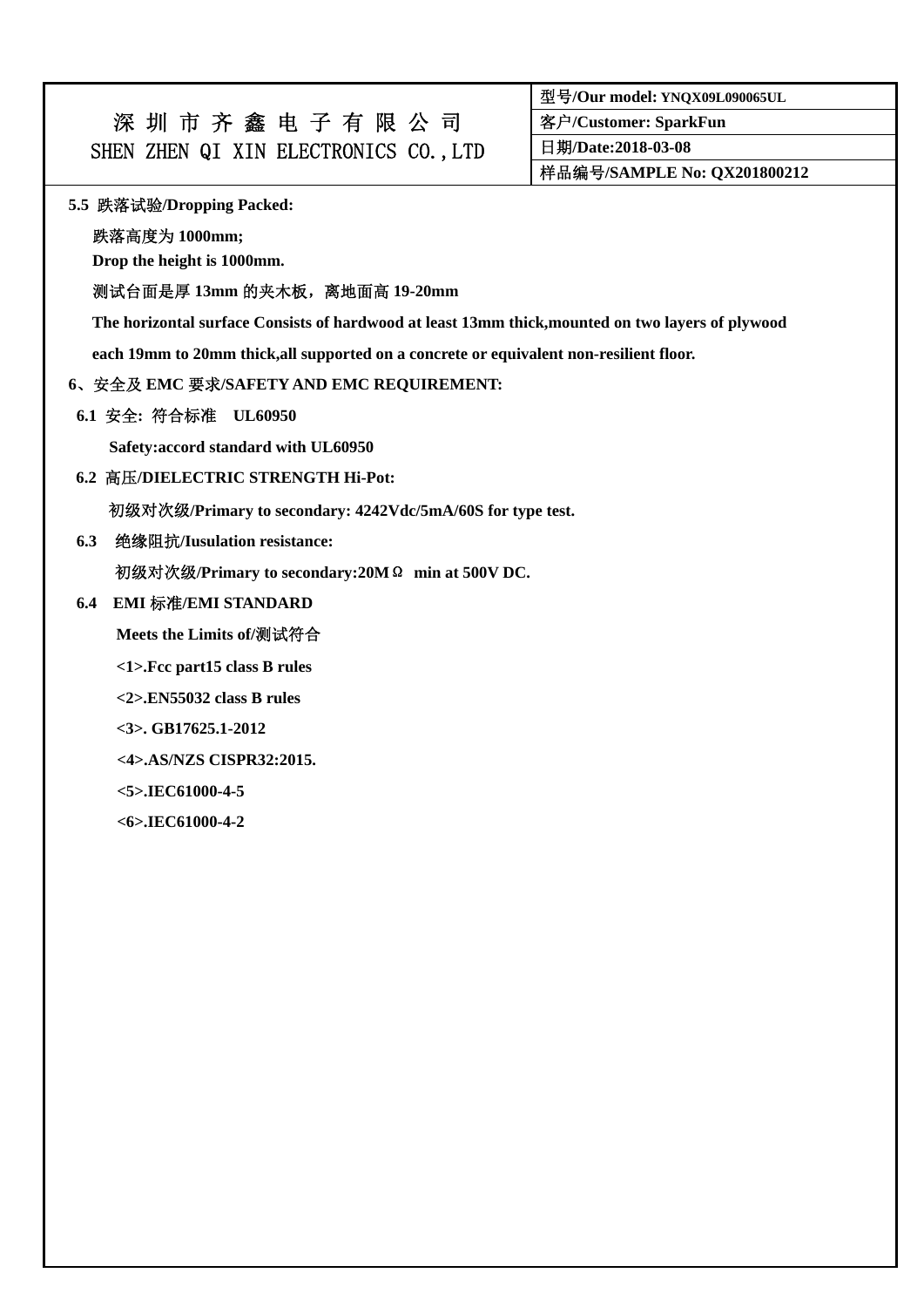# 深 圳 市 齐 鑫 电 子 有 限 公 司 SHEN ZHEN QI XIN ELECTRONICS CO., LTD

#### **7**、结构参数**/MECHANICAL REQUIREMENT:**

**7.1** 外壳**/Enclosure:** 

外壳尺寸**: L67 x W24 x H37.5mm;** 

**The power supply size: L67x W24 x H37.5mm;** 

#### **7.2** 输入线**/Input Connector:**

**2 Pin US** 插脚**/Two pin input plug of US.** 





| H<br>ģ              |           | ය |
|---------------------|-----------|---|
| Δ                   | $2\pm0.2$ |   |
| $21.2 \pm 0.2$<br>ŷ | ٥         |   |
|                     | -2        |   |



| 符号/110. | կի ∰ £1/5 եւավ ատվ վալ եւ եւար <mark>կա</mark> վ |
|---------|--------------------------------------------------|
| n       | 16-18 (17)                                       |
| F       | $6.09 - 6.60(6.35)$                              |
| ٢       | $1.40 - 1.65(1.50)$                              |
| ਸ       | $12.6 - 12.8(12.7)$                              |

客户**/Customer: SparkFun** 

日期**/Date:2018-03-08** 

样品编号**/SAMPLE No: QX201800212**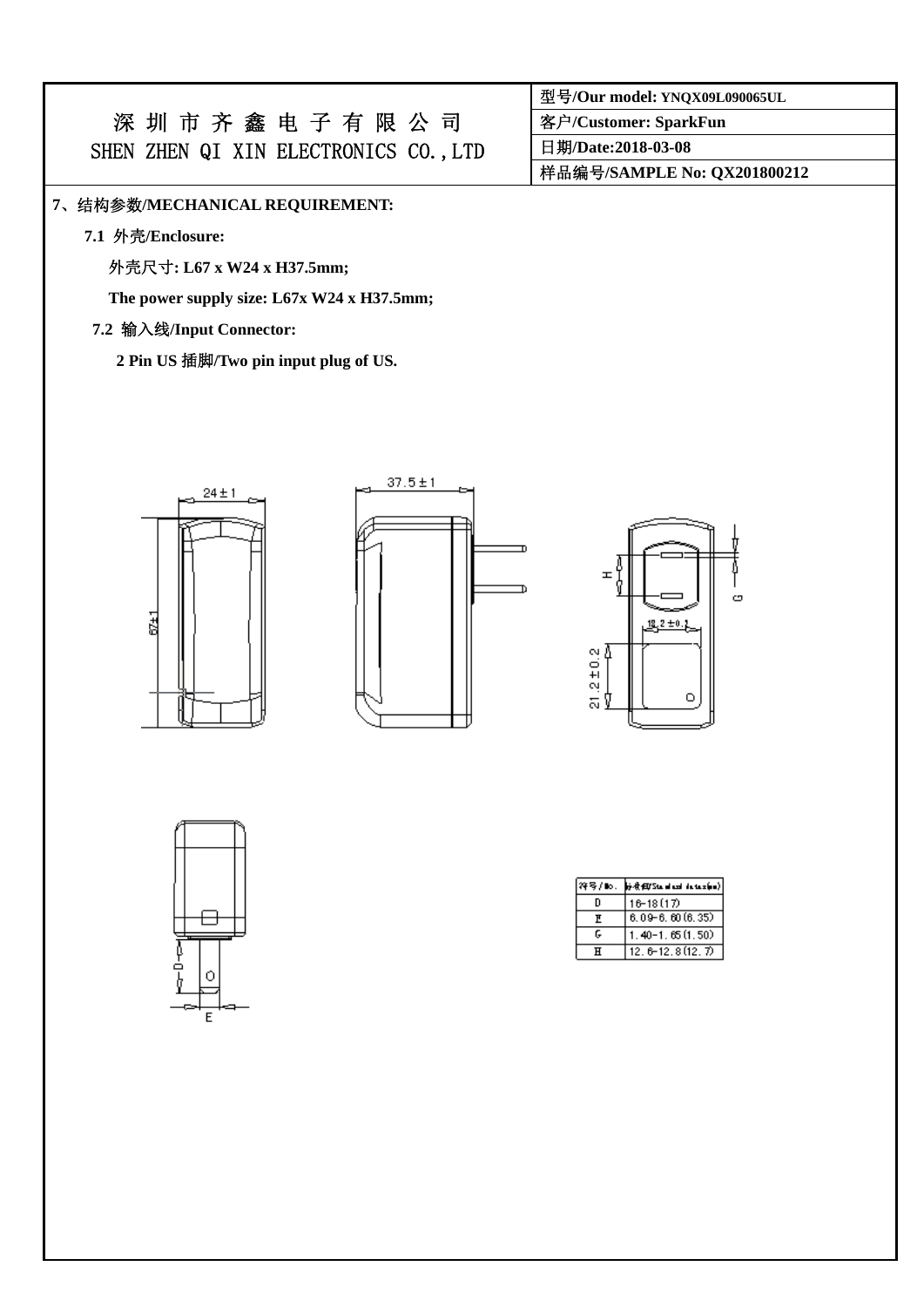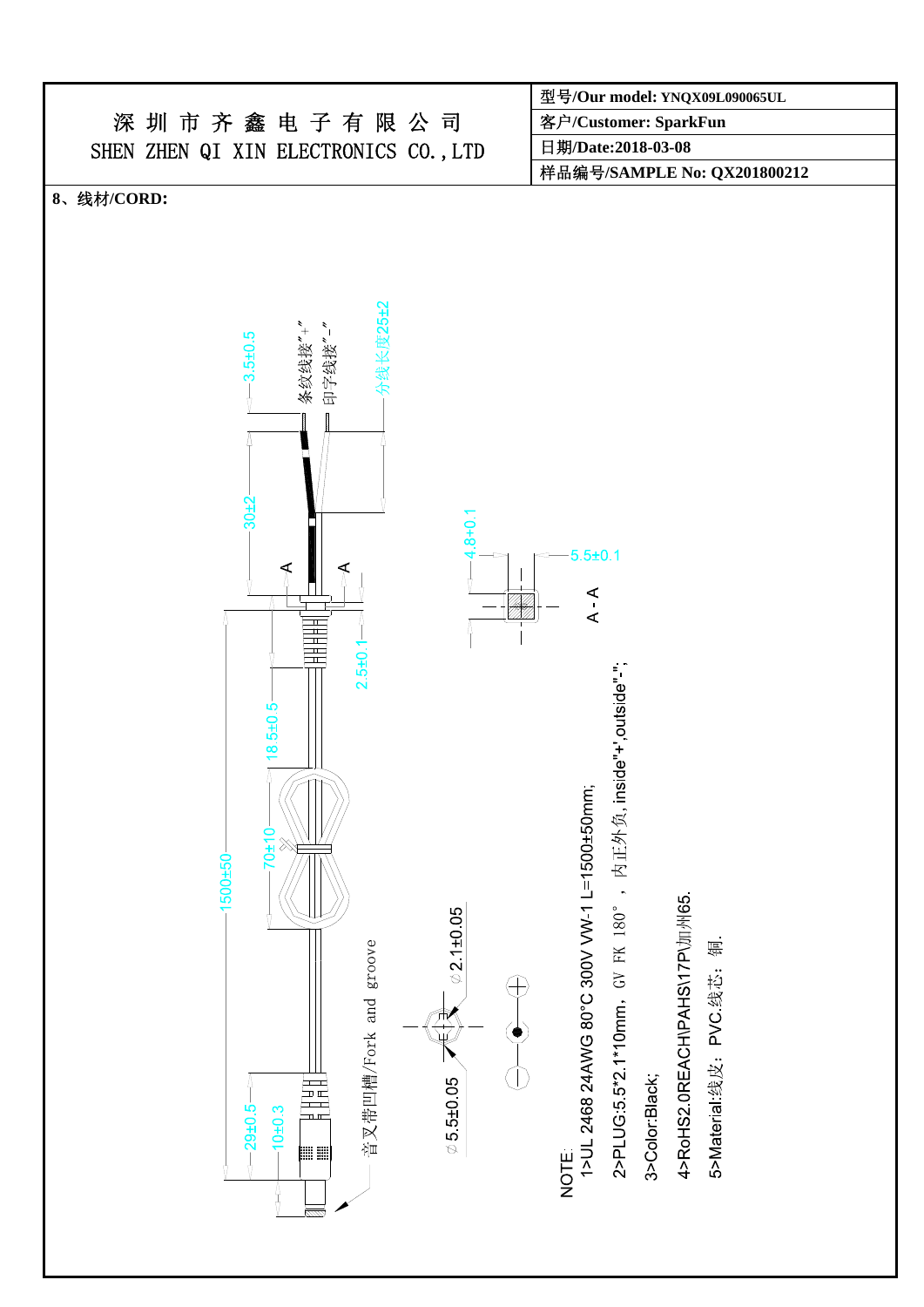

**NOTE:** 

**1.**颜色**/Color:**黑底白字**/ Black ground white** 

**2.**材质**/Material:PET+**雾面**/fog surface** 

**3.**厚度**/Thickness:0.25mm** 

**4.**误差**/Toilerance:+0/-0.2mm** 

**5.**环保**/RoHS** 

**6.YYWW,YY** 表示年份**,WW** 表示周数

**7.**此铭牌是按业务要求制作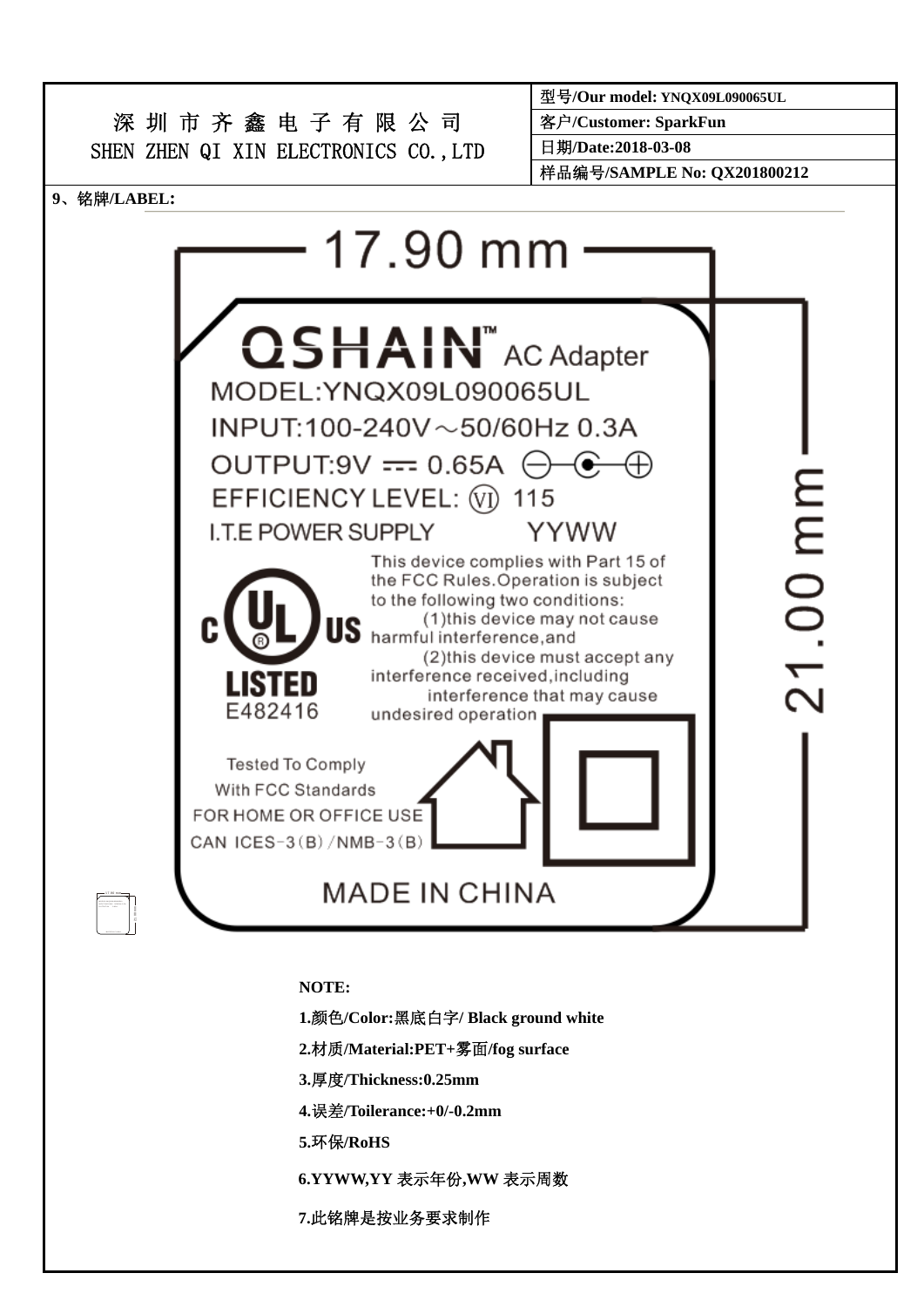